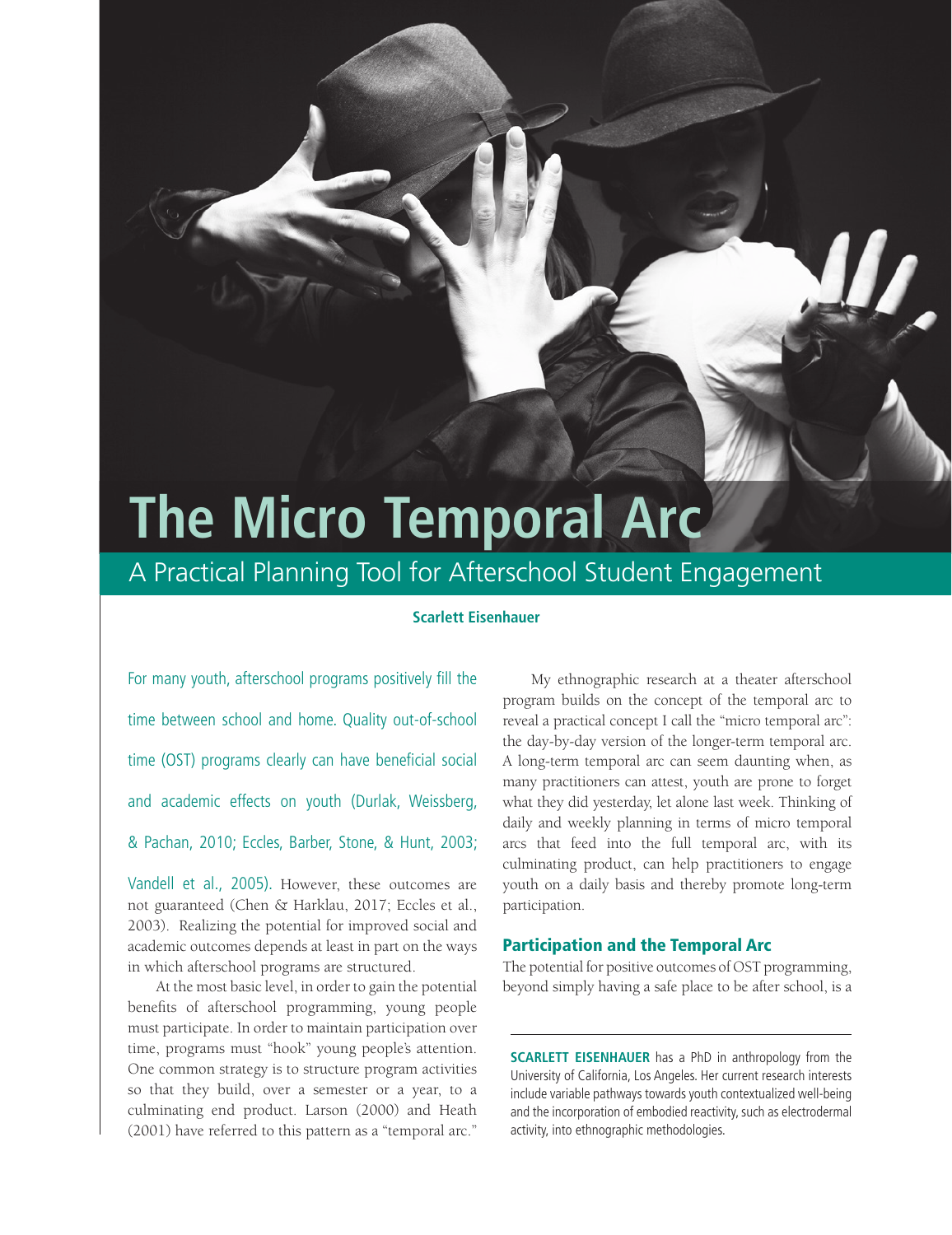function of young people's participation. Weiss, Little, and Bouffard (2005) outline three components of participation: enrollment, or plans to attend; attendance, or actually being present over a period of time; and engagement, or active involvement. Micro temporal arcs come into play only after youth have chosen to be present, so they can affect attendance and engagement but not enrollment. Weiss and colleagues (2005) point out that attendance is a necessary but not sufficient component of participation: "True, youth cannot benefit from participation if they do not attend… [but] merely being there is not what makes real improvements in youth outcomes.… [B]eing engaged enables youth to grow" (p. 20).

Having youth return day after day and keeping them engaged are interrelated challenges for OST programs. Many afterschool programs are opt-in environments; older youth in particular often can choose whether or not to attend (Fredricks & Simpkins, 2012). The "dose effect" implies that routine attendance affects outcomes (Bartko, 2005; Riggs, 2006). Scholars have noted that OST program benefits decline after attendance stops (Goerge, Cusick, Wasserman, & Gladden, 2007). In research on schools, attendance has been used as a direct measure of participation and as an overt sign of student engagement (Lehr, Sinclair, & Christenson, 2004). The logic is that students who show up are also engaged in the academic activities and vice versa. Attendance has also been seen as an effective way of gauging engagement in afterschool programs. Participants "vote with their feet"; they attend activities they experience as engaging (Grossman, Goldmith, Sheldon, & Arbreton, 2009).

Students' personal interest and investment in

activities thus can promote their continued attendance so that the programs can have a positive impact in their lives. Weisman and Gottfredson (2001) found that boredom was a top reason for young people to stop attending afterschool programs. Programs need to provide activities that "hook" participants (Weisman & Gottfredson, 2001, p. 205) and that are "engaging and motivating" (Shernoff & Vandell, 2007, p. 901). Activities can be shaped to foster youth engagement by, for example, facilitating intrinsic motivation, providing instrumental support, and building quality personal connections (Pearce & Larson, 2006).

One mechanism for encouraging participation through meaningful activities is the temporal arc. Larson (2000) and Heath (2001) have noted that collective goaloriented work is a defining feature more readily provided by afterschool programs than by schools. The temporal arc is a way to visualize long-term work toward a challenging goal—an end product, such as a performance, that requires collective effort (Larson, 2000). A temporal arc facilitates long-term investment, development of initiative, and intrinsic motivation. Heath (2001) describes the temporal arc as being structured in phases, as illustrated in Figure 1: "planning and preparation, practice and deliberation in which trial-error learning can occur, final intensive readiness, the final culminating presentation, and a period of down time before a new cycle begins" (p. 12). The process involves cooperation, feedback loops, and a final preparation period that makes the project feel important to the participants. The activities become so meaningful that they require ongoing attendance for young people to enjoy the full effect.



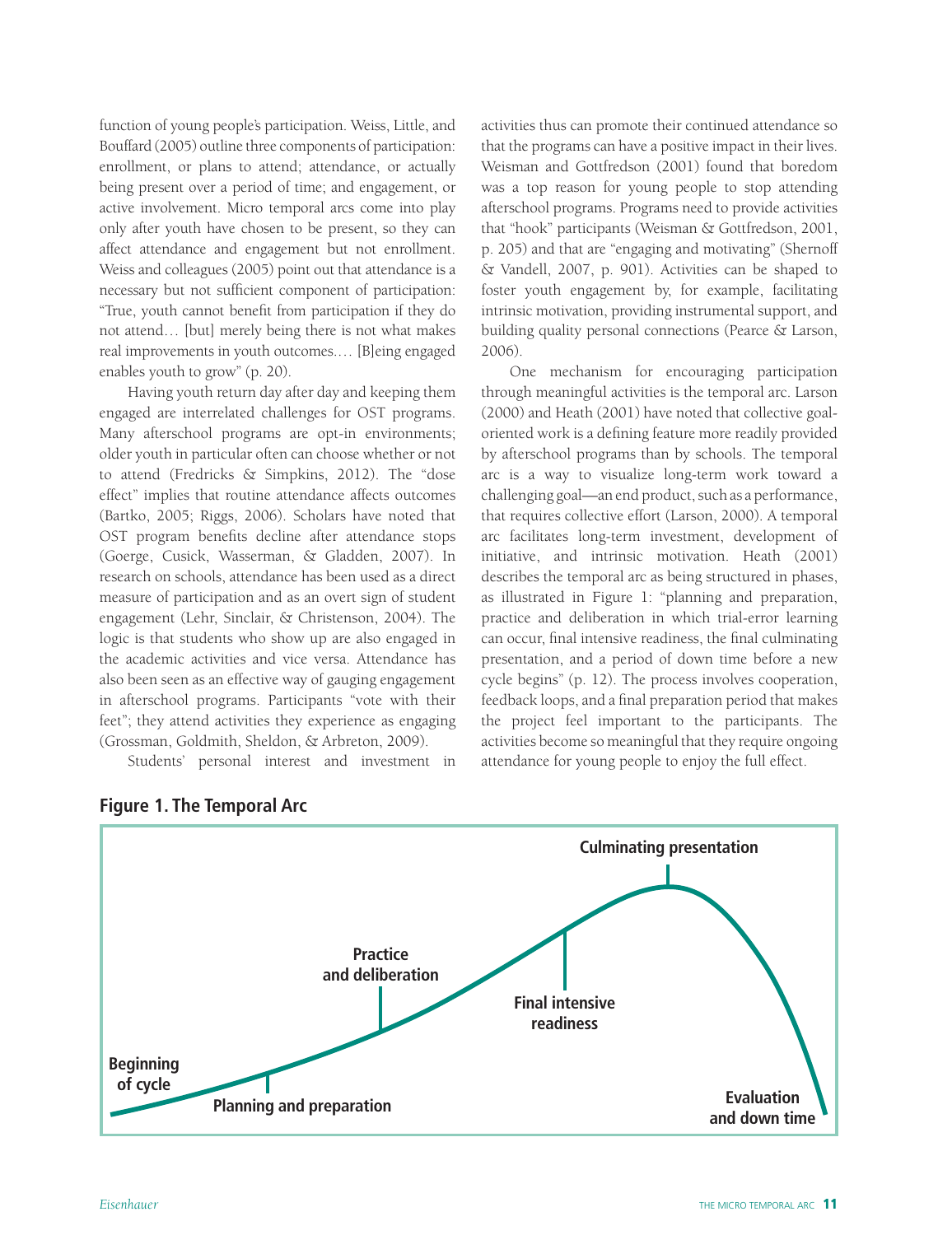

## **Figure 2. Micro Temporal Arcs, Participation, and Positive Outcomes**

The temporal arc "demands sustained focus on the big picture of the task as well as on the intricate details" (Heath, 2001, p. 15). The process is like the deep state of absorption and focus described by Csikszentmihalyi (2009), in which the challenges individuals face are well balanced with their skills.

Meaningful activities that are part of predictable routines are the stepping stones for development because they are shaped by the necessary skills, norms, and goals and by the people present (Weisner, 2002). Hansen, Larson, and Dworkin (2003) found that different types of programs resulted in different patterns of learning opportunities. Different fields—such as performance or fine arts programs, academic or leadership development, or faith-based activities—have distinct learning structures. For example, youth in faithbased activities were more likely to engage in identity reflection and emotional regulation than youth involved in other activities (Hansen et al., 2003). The content and meaning of daily programming is thus a critical component of the long-term outcomes of afterschool programming. Larson and Brown (2007) found that specific contextual experiences at a theater afterschool program fostered long-term emotional development "occurring in response to the daily demands and affordances of specific experiential settings" (p.109).

Thus, youth must maintain their investment *daily* so that a routine can be sustained over time. Larson, Hansen, and Walker (2005) found that long-term initiative and future-oriented thinking, both of which are required in a goal-oriented temporal arc, are difficult for young people. Adult scaffolding is one way to help young people mediate between the future and the present (Larson et al., 2005). The micro temporal arc is a mechanism for fostering daily engagement in order to encourage long-term participation. As shown in Figure 2, micro temporal arcs can shape daily programming to become part of year- or semester-long temporal arcs, which contribute to positive youth outcomes by boosting attendance and engagement.

Part of the challenge is to connect self-contained daily micro temporal arcs to the full program temporal



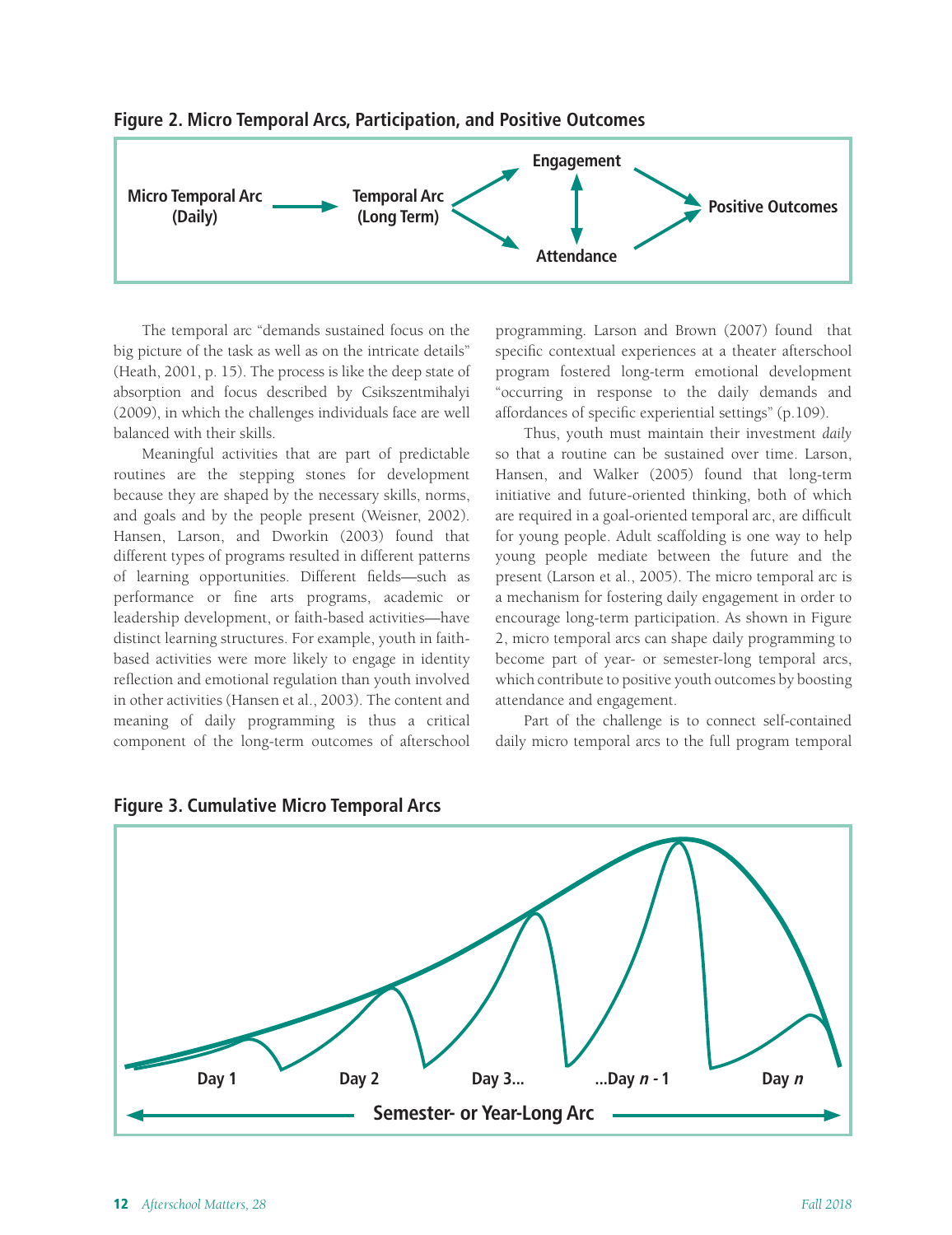arc, whether that's a year, a semester, or a shorter period. Figure 3 represents that progression.

# Methods

This article is based on my yearlong ethnographic study, consisting of over 240 hours of participant-observations during the 2015–2016 school year, at an afterschool program I'll call Green Door Theater. I chose this site for the relatively high rate at which students returned year after year, an indication that the program was doing something right to maintain attendance. I observed all of the program's age-based groups, each of which met once a week. However, I focused on the group of young people aged 14 to 18, with whom

I also conducted interviews.

A typical day at the Green Door teen program went like this: After having time to socialize in the theater lobby, youth and teachers entered the black-box theater for formal programming. Sessions normally started with a series of warm-up activities including sharing good news in a "gospel circle," walking interspersed with a series of tasks, and creating short character behaviors or dialogue. The warmups usually incorporated a theme that would carry into the development of short scenes or skits. Most sessions ended in a team presenta-

tion or performance that solidified the day's theme.

Though each day had its own theme, on most days references were made to the theme for the year. During the year of my research, the theme was "non-recognition (change) and family." The professional show that occupied the Green Door Theater at night had a similar theme. At the end of the school year, the young people would put on a show—the culminating performance—that combined scenes and ideas they had developed with the teaching artist's direction.

All participants at Green Door knew of my role as a researcher. I dissociated myself from the role of "teacher" by, for example, wearing the T-shirts the youth wore and not answering questions normally directed at teachers. Within a few weeks, my presence had been relatively normalized. I easily drifted between participating in program activities with the youth and sitting in the house of the theater to jot field notes on physical and verbal behaviors.

Though Addie undoubtedly had her own brand of magic, it seems to me that any instructor can create micro temporal arcs. By structuring each day's activities to culminate in a product, afterschool practitioners can engage youth in the program so that they want to attend more regularly.

# The Micro-Temporal Arc in Action

Toward the end of a particular session with the 14–18-year-old group, I noticed a feeling of intense focus. The youth didn't fidget, laugh, or look around for eye contact with friends. A focused silence filled the room. The day's activities had built to produce an intense culminating experience.

My sketch of that one day's activities looked like a temporal arc. Further timeline sketches of other sessions showed the same pattern: a series of micro temporal arcs. The Green Door teaching artist, Addie, was designing daily activities so that each day culminated in some kind of product. Though Addie undoubtedly had her own

> brand of magic, it seems to me that any instructor can create micro temporal arcs. By structuring each day's activities to culminate in a product, afterschool practitioners can engage youth in the program so that they want to attend more regularly. The micro temporal arc thus can be one mechanism for quickly and successfully providing the "hook," or short-term trigger (Hidi & Harackiewicz, 2000), that promotes participation. As shown in Figures 2 and 3, these micro temporal arcs can also contribute toward semester- or year-long temporal arcs.

To illustrate how a day's activi-

ties can create a micro temporal arc, I examined the session that ended with such intense focus. This day's micro temporal arc built not toward a product or performance but toward a collective emotional climax. Micro temporal arcs can and should have a variety of possible end goals, so that the concept retains flexibility in application. The day started with the students making tableaux of inanimate objects and ended with Addie challenging students to apply their insights from the tableaux to the people in their lives, especially in their family.

This day's theme revolved around status. By the end of the session, Addie had related this theme to the theme for the year, which was family and the processes by which family members grow apart and come together. All year, activities explored the students' roles in their families. The final performance at the end of the year was about one family's change in status after winning the lottery. This day's micro temporal arc thus fit neatly into the theme for the program year.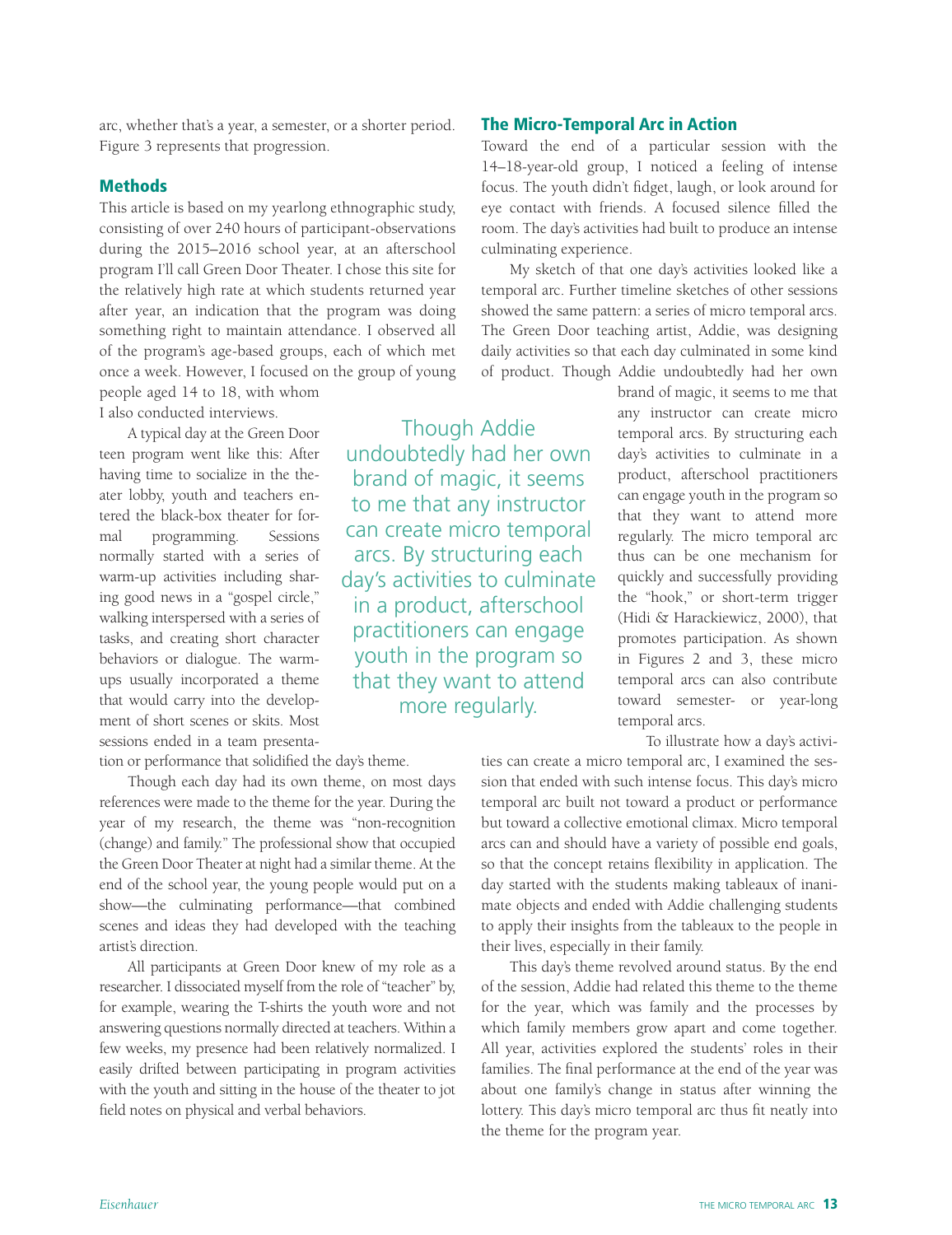Addie's activity design followed Heath's (2001) outline of the temporal arc: planning and preparation, practice and deliberation, final intensive readiness, culminating presentation, and down time.

#### Planning and Preparation: Warm-Up

Warm-ups at Green Door typically started with the young people walking around on the stage. At intervals, the teacher would clap or call "freeze." The participants would then, depending on the instructions, strike a tableau depicting a concept or story, interact with a peer, or say something out loud. This routine was consistent enough to provide structure but malleable enough to serve the purposes of a given day's plan.

On this particular day, Addie asked the students to freeze and yell out the name of one of the inanimate objects in the room. She then prompted students to represent inanimate objects with their bodies in a tableau. This seemingly strange request began the connection with objects that got students engaged with the theme for the day.

In the ensuing circle discussion, Addie tied the concept of inanimate objects to the theme for that day's class:

*Addie:* Relationships. What is a relationship?

*Beatriz:* A connection between two people.

*Addie:* Yes. But right now we're not going to talk about relationships between two people, but between objects. For example: toilet, bathtub, sink. What is the relationship?

*Aitana:* They're all in the bathroom.

*Addie:* Ok, so they're all in the bathroom. There's a relationship. Now, which one has more *status*?

After a bit of discussion, everyone agreed that the sink has the most status.

Then Addie had the young people look around the room to find objects that had the least status. Participants listed various items, such as beat-up sofa cushions, and discussed why they had little status. When Violet, a teaching artist in training, cited the spike tape (that is, the tape used to mark the stage floor), Addie naturally moved the group into the next phase by introducing the object's point of view.

*Addie:* Good. Violet, I'd like you to show us with your body the spike tape. Now argue and talk from its point of view. What would the spike tape say? *Flor:* (chiming in) You just replace me.

*Addie:* Wow. Being replaceable! That's pretty low.

#### Practice and Deliberation: Building Activity

From the discussion on being replaceable, Addie transitioned into a group activity. She gave small groups just a few minutes to decide on a tableau that would represent several inanimate objects in some part of a house. This activity allowed the young people to connect with each other to come up with something cohesive to present.

As each group presented in turn, the rest of the class guessed which objects they represented. Then the class discussed—sometimes hotly—who had the most status. In one instance, Aitana ended the debate by saying, "The TV has the power to keep people on the sofa, so it has more status." Addie exclaimed, "Yes! It has the power to keep you trapped on the sofa for hours!"

After this debate, Addie had the students expand on their frozen pictures by presenting the status of their objects through a point-of-view monologue. For example, Eric, representing the rug, exclaimed, "I'm stepped on. I've had liquids spilled on me. I've been urinated on!" He went on to talk about the "world of anarchy" around him. Addie used this speech to transition into anthropomorphized *relationships* by introducing a clock, which has to convince the rug not to die. In beginning collaborative emotional work, Addie primed the next phase, which involved placing the status of one object in relation to others.

#### Final Intensive Readiness: Building Emotion

In this phase, Addie had participants improvise skits in which the objects they represented, with their varied status levels, talked to one another. To set up these dialogues, Addie first pushed the students to mine the individual points of view of the objects, their motives or backgrounds, and the emotional undercurrents of their relative status. Though the youth were applying themselves, they often relied on Addie to push them to speak in a way that satisfied the emotional content.

For example, Addie called Crystal onstage to continue representing a kitchen sink, which the students had agreed was a low-status object compared to the refrigerator and stove.

*Addie:* There are three human essentials: air, food, water. Three minutes without air, three days without water, three weeks without food. I want you to talk about your perspective as the "low status" sink, even though you provide water. Water comes out of *you*, baby.

*Crystal:* (hesitantly) I give you water, you come to me first when you are thirsty.…

*Addie:* How does it feel, to be so misused, but to see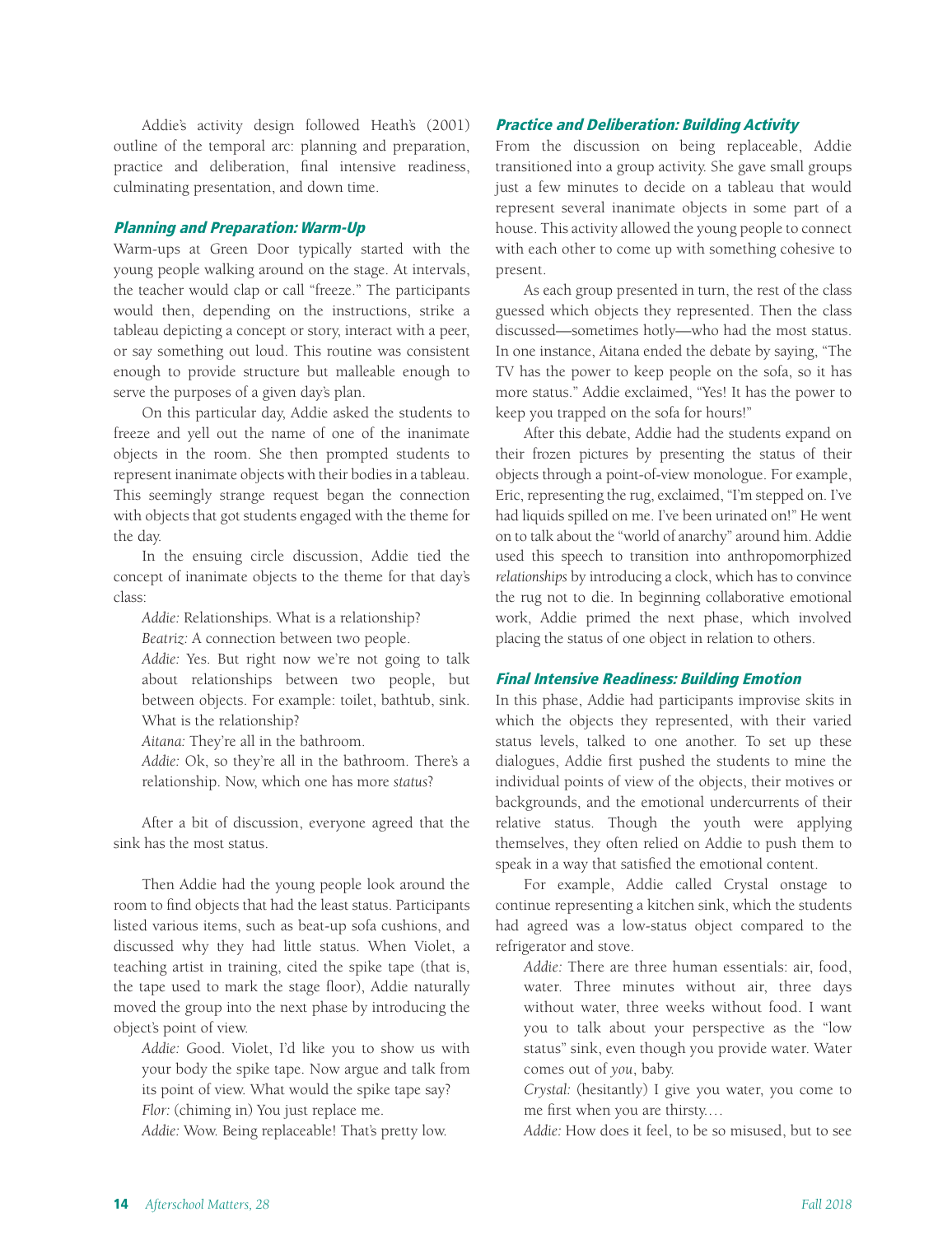your own value? Here you are representing the element of water and yet they treat you like this. *Crystal:* I feel betrayed.

Emotional commitment reached similar crescendos in similar scenes with other students. The last point of view was Aitana as a teacup. The group had valued the teacup highly in comparison to the silverware, represented by another person. When Aitana mentioned that she has a pretty design and "you put your lips softly on me and drink," Addie summoned Sebastian.

*Addie:* Sebastian, you are a human, and you are going to sell this cup at a garage sale.

*Other students:* Aw!

*Addie:* You really need the cash. Aitana, convince him to keep you.

Aitana has trouble getting through this. At one point she squeezes her eyes shut and presses her fingers to the lids. She takes a breath and says "OK, OK," shaking her hands out a little. Addie eggs the pair on until this moment:

*Sebastian:* I have other teacups. (Other students gasp.) *Addie:* (shocked) Oh! Sebastian!

The students had become invested in the scene. They had developed an emotional connection to the issue of status, feeling bad for the lower-status teacup in relation to the human owner. Soon after, Addie called a halt and walked onto the stage. She explained that what the students had been doing was *anthropomorphizing*, making inanimate objects human. Then she explicated the emotional component.

*Addie:* Now, I could just feel the human emotions here. We all know what "other teacups" means. It means other women. (To Aitana) How did you feel? *Aitana:* It hurt me.

*Addie:* Tell him.

*Aitana:* (turning to Sebastian) You hurt me.

Note how Addie maintained flexibility throughout the activities. She could not have planned for a student to pick a teacup or for the dialogues to enfold as they did. Instead, she worked with what the students brought to the room to move toward the day's goal.

#### Culminating Presentation: Heightened Emotion

Addie clapped her hands and had the students once again walk around the room, as they had during the warm-up. As they walked, Addie began narrating back to them some of the statuses they had just acted out on the stage, pulling on the emotional content specifically. Finally, she told them to think about human status. When she called "freeze," she wanted them to assume a position that represented the lowest status a human could possibly take.

Most ended up on the ground, either lying down or sitting with downcast eyes, hunched shoulders, and chins tilted to the ground. The few left standing had very caved-in torsos and hanging heads; they looked like they might fall. Some who lay on the ground had their hands reaching up as if grasping or begging. Leaning on the piano at the side of the stage, Addie asked them to hold their positions. "You guys nailed it." Calmly, quietly even sadly—she went on, "We see [people] every day. They carry themselves because there is no one else who will. And it's hard to reach out, but they, and you, are beautiful in its sadness."

The way she spoke was intense. She let the moment sit heavy on the students in their positions. Then she snapped them out of it and had them move again. They froze in positions of middle status and then high status, with poses becoming progressively taller and more open. Then Addie moved into quick successive rounds, increasing the intensity in her voice, the reaction speeds, and the emotional charge. As they moved, she directed students to think about their own families and then strike poses: "What is the status you have in your family today, right now?" "Think about the status in our society that you will have in the future."

The last prompt went like this: "Think of a family member who is struggling right now. The path they are on is not a healthy one. Think about their status ten years from now. You can have hope for them or not. You don't have to share, but it has to be a specific person." Many of the youth ended up back on the floor. Only a few seemed to show any kind of hope. The youth were as still as I ever saw them. The heavy silence was broken only when Addie spoke: "What can you do to stop this? What caring or empathy can you give to change this status? Because this is pretty damn low." She let these questions sit in the room for a few long breaths. Then she released the tension by telling the youth to circle up for a short debrief.

# Down Time: Reflection and Evaluation

Once the students were standing in a circle, Addie had them go around and say a single adjective to describe themselves in their family. The words they generated were varied: underestimated, there, important, supported, helpfulness, blissful, pupil, unique, supportive, different, middle, respected, loyal. Addie occasionally made brief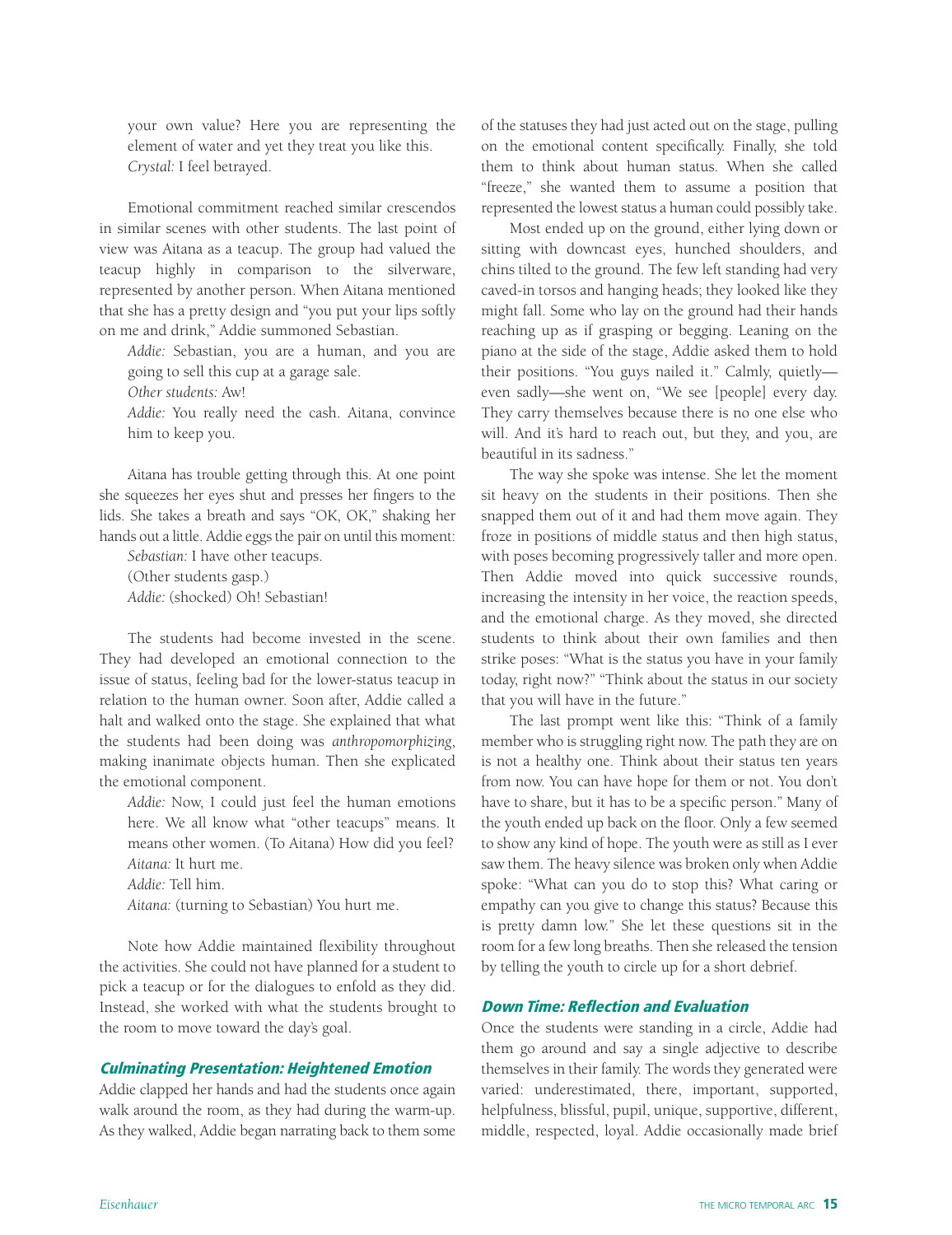



comments; for example, after *supportive*, she noted, "Interesting, we had suppor*ted* and suppor*tive*. These are very different." However, she did not ask participants to elaborate; she let them reflect on their lives in relation to the day's activities. The session ended with acknowledgement of the excellent work that day, with Addie saying, "Give yourselves a big round of applause."

The circle was the denouement or falling trajectory of the day's arc. The session had peaked with a high level of focus and emotional investment in the final poses. This trajectory, and the participants' engagement with it, were not simply accidental. Addie constructed individual activities to build on each other toward the emotional culmination. Figure 4 shows the activities of this session as part of a micro temporal arc.

#### Evidence of Participation

I have no objective measure of the students' engagement that day. However, my field notes emphasize that, as the activities progressed, students became increasingly invested in acting out their scenes and watching one another's work. The collective gasp from the entire audience when Sebastian said, "I have other teacups" was an example.

In the final poses, the ones focused on their families, students didn't giggle, twitch, or squirm; they kept their focus inward instead of looking to their friends. My field notes ended with the following sentiments:

I thought about it again—through the stream of activities [there was] a golden thread. If you want to learn how to link your thoughts, activities, actions, etc., and come out with an incredibly strong statement or argument, watch Addie at work with the teens.

Speaking later to one of the participants, I said I thought the day had been interesting: "How did we go from sinks to human status?" Bianca agreed, saying it had been a really good day, but as for *how*? She shrugged and concluded, "It's Addie. She just does it." Bianca was probably right to some extent; Addie is an engaging person. However, she also took care to structure the day cumulatively, spinning out that golden thread. This structure drew students into the activities. They got engaged without necessarily knowing why and without having to consciously work for that outcome.

Though I can't provide "hard" evidence of engagement on that particular day, Green Door's attendance rates suggest that participants are in fact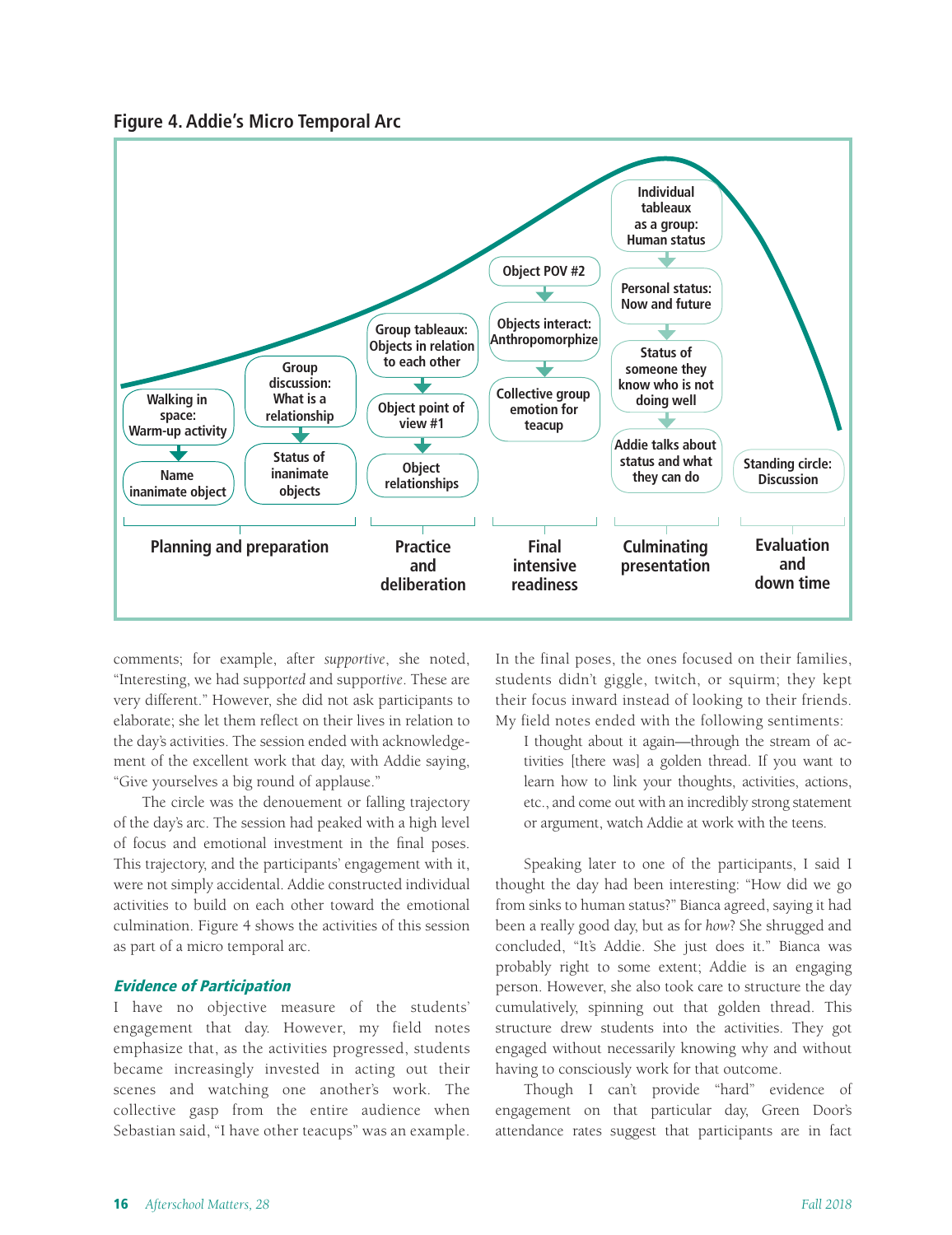engaged. The year after my fieldwork, 61 percent of the youth (not including high school graduates) returned the following year. None said that they quit because they were bored, a common reason for OST dropout cited by Weisman & Gottfredson (2001). Rather, two young people had family issues; the others had conflicting programs after school. The next school year, 2016–2017, 100 percent of youth from the previous year returned.

#### Micro Temporal Arcs and Participation

The micro temporal arc Addie created offers a vivid example of how activities build to produce, in this case, an emotional culmination. Other times, the culmination could involve individual work or an explicit performance. In other programs, the process will manifest in different ways, building toward a different product for the day: executing a challenging sports maneuver, playing difficult music in a group, or competing with a peer to practice newly acquired skills. The micro temporal arc gives facilitators creativity and flexibility in the kinds of activities they prepare. The point is to create a goaloriented environment every day. Movement toward a culmination fosters collective investment in which each individual engages.

The everyday routine of an afterschool program is key to engaging youth successfully. Simultaneously, engagement needs to be maintained for weeks and months. The cumulative effort of a year- or semester-long temporal arc can be reproduced in miniature to maintain engagement and encourage attendance day after day. As at Green Door, temporal and micro temporal arcs can work in tandem to link short-term and long-term goals. Building activities into a micro temporal arc provides the golden thread that ties the day's activities together.

The micro temporal arc is one of many avenues for creating quality programming, which is characterized by safety, supportive relationships, opportunities to belong, positive social norms, skill building, and integration with other contexts such as family and school (National Research Council & Institute of Medicine, 2002). Planning for micro temporal arcs can be part of the quality equation, simultaneously encouraging both engagement and attendance.

#### **References**

Bartko, W. T. (2005). The ABCs of engagement in out-of-school-time programs. *New Directions for Youth Development*, *2005*(105), 109–120. https://doi. org/10.1002/yd.110

Chen, W., & Harklau, L. (2017). Athletics and academic achievement in Latino youth: A cautionary tale. *Anthropology & Education Quarterly*, *48*(2), 176–193. https://doi.org/10.1111/aeq.12192

Csikszentmihalyi, M. (2009). *Flow: The psychology of optimal experience*. New York, NY: Harper & Row.

Durlak, J. A., Weissberg, R. P., & Pachan, M. (2010). A meta-analysis of after-school programs that seek to promote personal and social skills in children and adolescents. *American Journal of Community Psychology*, *45*(3–4), 294–309. https://doi.org/10.1007/s10464- 010-9300-6

Eccles, J. S., Barber, B. L., Stone, M., & Hunt, J. (2003). Extracurricular activities and adolescent development. *Journal of Social Issues*, *59*(4), 865–889. https://doi. org/10.1046/j.0022-4537.2003.00095.x

Fredricks, J. A., & Simpkins, S. D. (2012). Promoting positive youth development through organized afterschool activities: Taking a closer look at participation of ethnic minority youth. *Child Development Perspectives*, *6*(3), 280–287. https://doi.

org/10.1111/j.1750-8606.2011.00206.x

Goerge, R., Cusick, G. R., Wasserman, M., & Gladden, R. M. (2007). *After-school programs and academic impact: A study of Chicago's After School Matters*. Chicago, IL: Chaplin Hall Center for Children at the University of Chicago.

Grossman, J. B., Goldmith, J., Sheldon, J., & Arbreton, A. J. A. (2009). Assessing after-school settings. *New Directions for Student Leadership*, *2009*(121), 89–108. https://doi.org/10.1002/yd.298

Hansen, D. M., Larson, R. W., & Dworkin, J. B. (2003). What adolescents learn in organized youth activities: A survey of self-reported developmental experiences. *Journal of Research on Adolescence*, *13*(1), 25–55. https:// doi.org/10.1111/1532-7795.1301006

Heath, S. B. (2001). Three's not a crowd: Plans, roles, and focus in the arts. *Educational Researcher*, *30*(7), 10–17. https://doi.org/10.3102/0013189X030007010

Hidi, S., & Harackiewicz, J. M. (2000). Motivating the academically unmotivated: A critical issue for the 21st century. *Review of Educational Research*, *70*(2), 151–179. https://doi.org/10.3102/00346543070002151

Larson, R., Hansen, D., & Walker, K. (2005). Everybody's gotta give: Development of initiative and teamwork within a youth program. In J. L. Mahoney, R. W. Larson, & J. S. Eccles (Eds.), *Organized activities as*